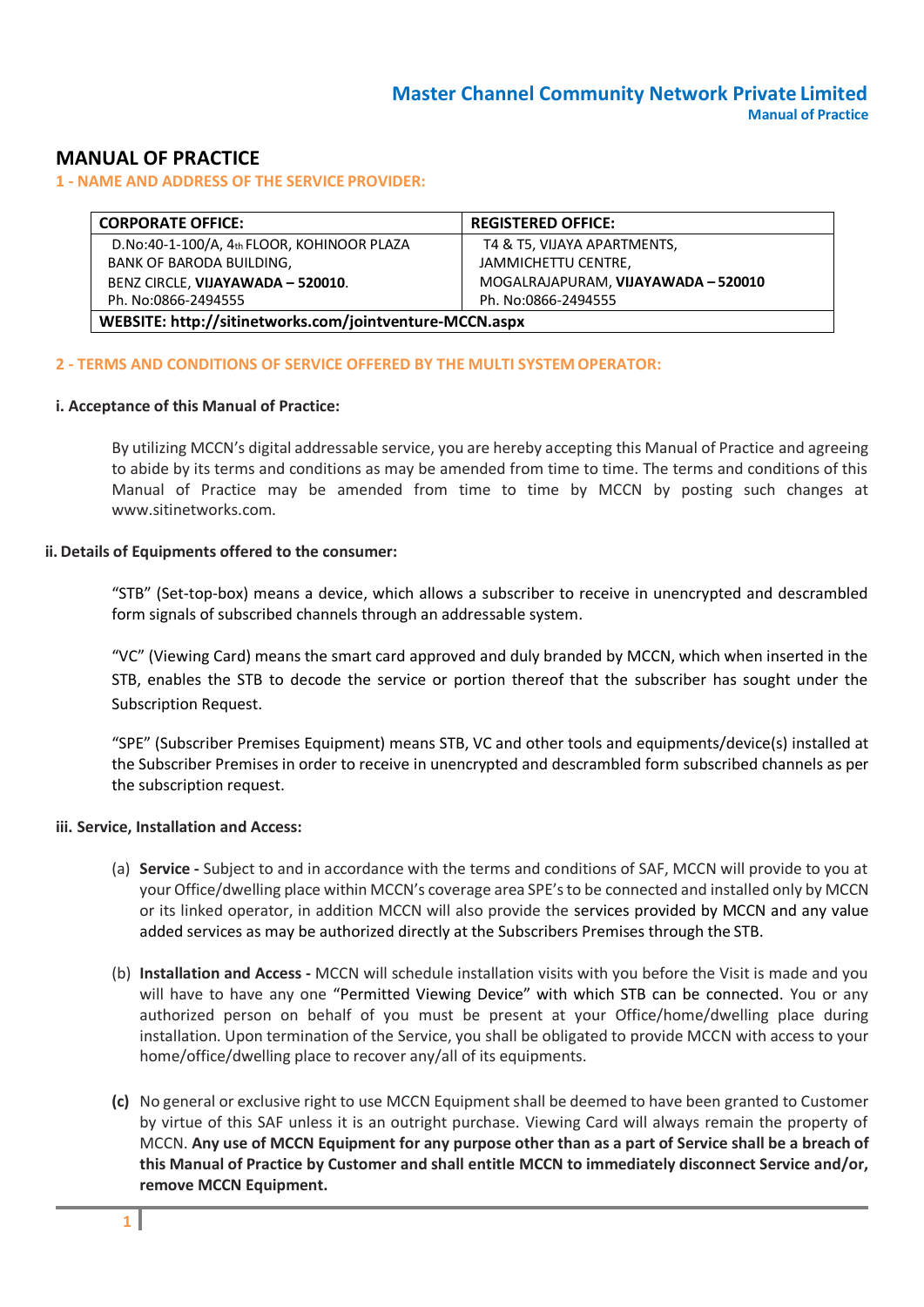#### **iv. MCCN Support and Maintenance of the Service in consonance with QoS standards mandated by TRAI:**

MCCN will provide customer support for use of the Service solely on the SPE. Support will be available on a commercially reasonable basis via telephone, via electronic mail or at the MCCN Internet Web Site.

Warranty on STBs issued under mandatory schemes of TRAI i.e. Hire Purchase and Rental schemes is three years from the date of activation of STB. However, for STBs issued under outright purchase and special promotional and subsidized schemes of Siti Cable, the warranty is for twelve months. No repair and maintenance charges shall be payable by you during the warranty period, provided STB has been used in normal working conditions and is not tampered with. Warranty shall not extend to any other equipment except STB. During the warranty period the STB will be repaired or replaced within 24 hours of receipt of your complaint. After the warranty period expires, we shall offer you an Annual Maintenance Contract (AMC) on optional basis for Rs.15/- per month. Alternative, Rs.50 per visit will be charged as visiting charges on any complaint and repair charges will be applicable as per actual as per level of fault in the STB. Further details in this behalf are available in the Terms and conditions Section.

All STBs are fully compliant with Indian Standards, set by the Bureau of Indian Standards as well as the International Standard DVB(C).

#### **v. Availability of STBs**

To avail of a STB, kindly contact the MCCN Office nearest to you or your Local cable Operator. Fill up the Subscriber Application Form (SAF) with your personal details and the location where the service isto be availed at. Choose the type of service required along with the STB scheme and pay the appropriatemoney.

Be sure to carry/submit your address proof and photo identification and ensure that you enroll one mobile no. as a registered mobile number, for better communication and regular updates. Email id will also facilitate better service standards. A duplicate copy of the SAF will be issued to you as an acknowledgement copy. Kindly quote the SAF Number in all future correspondence or follow ups.

Please check our websit[e www.sitinetworks.com](http://www.siticable.com/) for the latest schemes

#### **vi. Selecting your Channels/packages**

Now that the STB is installed, you need to choose the channels that you wish to view and accordingly decide your monthly bill.

You have many choices to make here, so take your time and study what your family requirements are. You can now choose to opt for the Basic Service Tier (BST). The total number of channels that you can avail in the BST is one hundred channels including mandatory channels of Doordarshan. The BST is Free to Air Package which is available in your basic service pack (Network Capacity Fee) of Rs.130/- per month plus taxes.

You can also skip the BST and directly select any of the packages offered by MCCN or choose one or more of the Pay channels in a la carte mode or as packages or a combination of both at the prices indicated in the website. All prices are exclusive of taxes.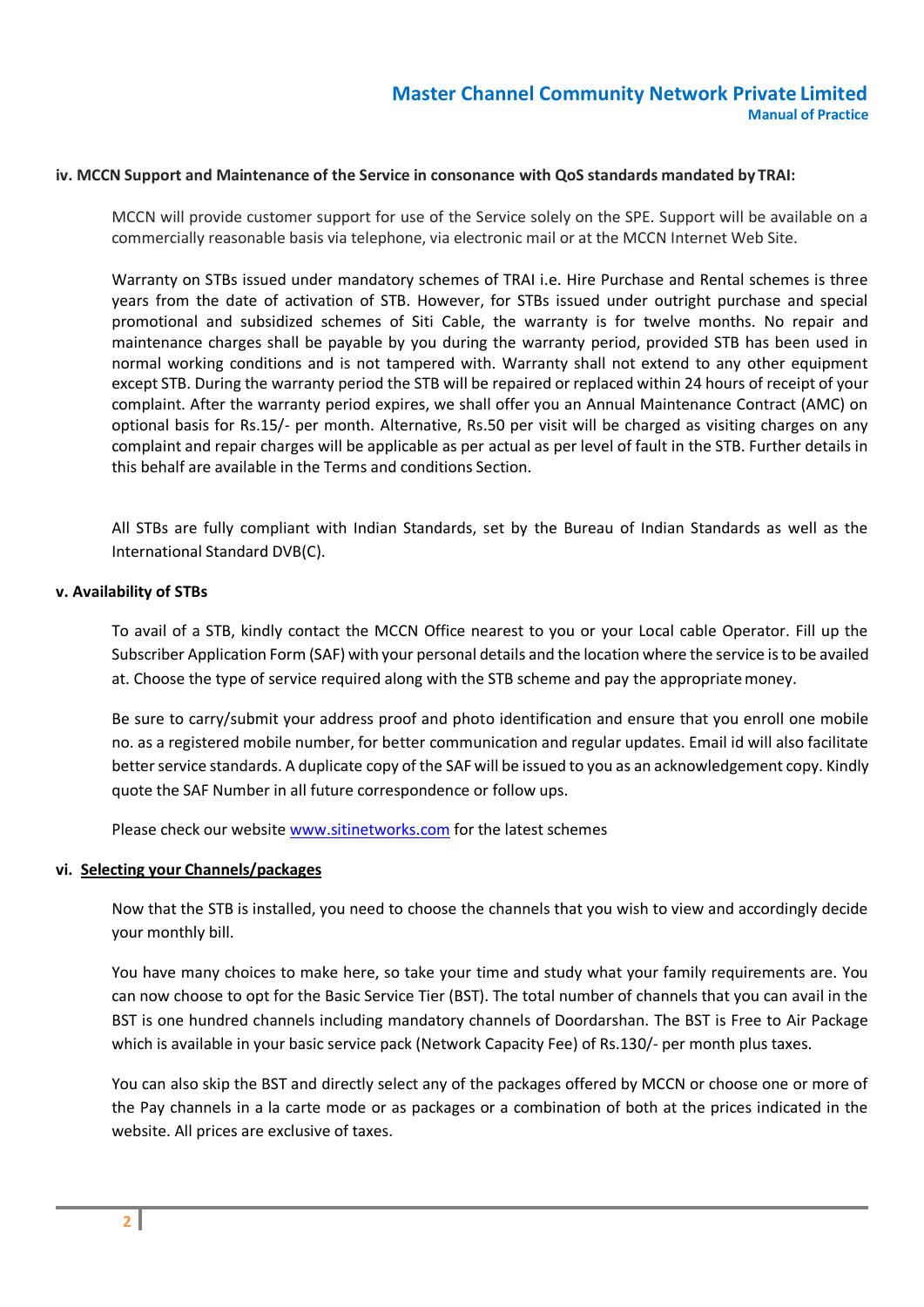MCCN shall give you fifteen days prior notice (save and except in cases of natural calamities and reasons beyond our control), before we take off of the air any channel or discontinue the exhibition of any channel. The notice shall be displayed through scrolls on your TV screen.

## **vii. Your Obligations:**

- i. To make timely payment of dues within the due dates of payments mentioned in the bills
- ii. To use only such STB and apply only such VC issued for such STB, as specified by MCCN, which are compatible with its network and registered in the name of the subscriber.
- iii. To take proper care of STB/VC of MCCN and intimate immediately in writing to MCCN, in case of loss / misplacement of VC with or without STB.
- iv. Not to use, either before or after the STB (except TV/PVD) of MCCN is installed, any decoding, receiving, recording equipment(s) other than the equipment authorized and specified by MCCN
- v. To keep STB/VC in good working condition, repair, replace STB from any agents or agencies authorized or nominated by MCCN and not to remove or shift STB/VC from the subscribers premises, without written consent of MCCN
- vi. Not to replace, sell, assign, pledge, mortgage, lend, underlet, shift, remove, exchange, modify, alter, misuse or tamper with the STB including the seal (see to prevent opening of STB) and VC. Any such act by the subscriber shall be construed as willful and criminal omission and /or commission on the part of the subscriber in addition to breach of its obligation in this agreement
- vii. To give all assistance, which MCCN may be reasonably expected to receive, in connection with this SAF terms.
- viii. Not to indulge in piracy or activities, which has the effect of, or which shall result into, infringement and violation of trade mark and copyright of MCCN, broadcaster, transmitter or any other person associated with such transmission
- ix. Not to distribute or redistribute signals from subscribers premises to any neighbouring premises
- x. Intimate MCCN within two (2) days of receipt of bill /statement of subscription charge /charges, any discrepancies in billing
- xi. Subscriber shall not be entitle or transfer or assign its obligations and liabilities mentioned herein to any other person /party under any circumstances, without prior permission of MCCN
- xii. To return STB /VC to MCCN, on termination of agreement by any party, in good working condition
- xiii. The SAF terms are personal to the subscriber and right of the subscriber shall not be assignable or transferable by him in favor of a third party. Any transfer or assignment effected in contravention of the expressed provision contained herein shall not absolve the subscriber of its obligation/ liabilities
- xiv. Responsible for payment of all taxes, levies or charges, penalties, damage set etc. imposed or under any statute, for the time being in force.

## **viii. Your Warranties, Representations and Indemnifications:**

- (a) **Warranties and Representations.** You warrant, and represent that: you are a major; you will use the Service only in accordance with this Manual of Practice; you will make all payments required herein, and you are a lawful resident of India or an Indian citizen.
- (b) **Indemnification:** You agree to Indemnify and hold harmless MCCN (Its affiliates, subsidiaries, shareholders, officers', directors, employees, contractors, agents and representatives) (together "MCCN indemnified Entitles") against any Cost, claim, liability or expense any of the MCCN) Indemnified Entitles Incur as a result of or arising out of.

(i) Your breach of this Manual of Practice or your warranties and representations made herein;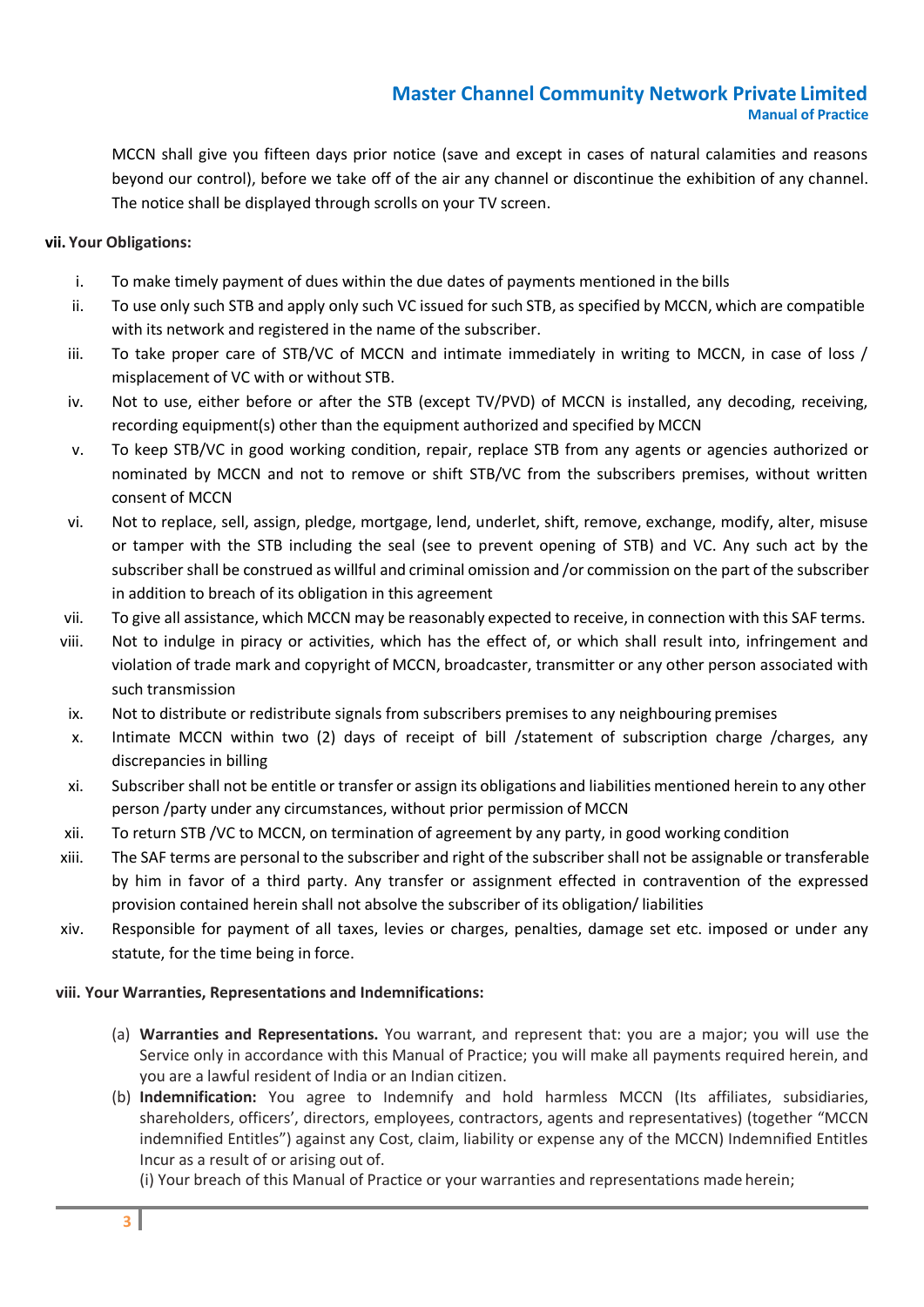- (ii) Your willful, negligent, tortuous or criminal acts or omissions;
- (iii) Any Improper use of your password, name or user name;

(iv) Your violation of any third party rights. In the event of any claim, which, if true, would be subject to Indemnification hereunder, MCCN and/or the affected MCCN Indemnified parties shall notify you and you shall cooperate in their defense at yoursole Cost and defense. As part of your Indemnification obligations, you agree to reimburse MCCN for any Costs It Incurs, Including investigation expenses, due to complaints filed regarding your activity (or activity for which you are responsible) using the Service.

#### **ix. Your Privacy and Personal Information:**

We consider your privacy to be very important and we assure you that your personal details will not be shared with anyone outside except as and when desired by Government and other statutory authorities.

#### **x. Disclaimers and Limitation of MCCN's Liability:**

(a) YOU EXPRESSLY UNDERSTAND AND AGREE THAT THE SERVICES PROVIDED BY MCCN ARE NOT GUARANTEED TO BE ERROR FREE, UNINTERRUPTED, 'SECURE OR ALWAYS AVAILABLE OR AVAILABLE WITH SUFFICIENT CAPACITY; YOU HEREBY EXPRESSLY AGREE THAT THE USE OF THE SERVICE PROVIDED BY MCCN IS AT YOUR SOLE RISK. ANY AND ALL MCCN SERVICES AND PRODUCTS ARE PROVIDED "AS IS AND AS AVAILABLE" WITHOUT WARRANTIES OF ANY KIND, EITHER EXPRESSED OR IMPLIED INCLUDING WITHOUT LIMITATION WARRANTIES OF TITLE, NON-INFRINGEMENT, MERCHANTABILITY OR FITNESS FOR A PARTICULAR PURPOSE, OTHER THAN WARRANTIES WHICH CANNOT LEGALLY BE EXCLUDED; MCCN MAKES NO WARRANTY THAT THE SERVICE WILL WORK ON YOUR PARTICULAR PVD. MCCN HAS NO RESPONSIBILITY WHATSOEVER FOR ANY THIRD PARTY CONTENT, INFORMATION, PROGRAMMES TRANSIMITTED THROUGH STB's. IN NO EVENT MCCN BE LIABLE FORANY DIRECT, INDIRECT, SPECIAL, CONSEQUENTIAL, INCLUDING LOSS OF PROFITS, PUNITIVE OR EXEMPLARY DAMAGES ARISING OUT OF THIS MANUAL OF PRACTICE OR THE INSTALLATION, USE, MAINTENANCE, FAILURE, REMOVAL OR OPERATION OF THE SERVICE, SOFTWARE OR EQUIPMENT PROVIDED BY MCCN, WHETHER BASED ON CONTRACT, STRICT LIABILITY OR OTHERWISE, EVEN IF MCCN' HAS BEEN ADVISED OF THE POSSIBILITY OF SUCH DAMAGES.

### **xi. Contact Us:**

- (a) **Billing Information:** Questions or Concerns. If you have questions or concerns or simply would like more Information about the costs you might incur in using the Service or with your particular account, please contact us at: D.No:-40-1-100, 4thFloor, Kohinoor Plaza, Bank Of Baroda Building, Benz Circle, Vijayawada - 520010, Andhra pradesh, India.
- (b) **General Information:** For general information about MCCN and MCCN Services and for customer service and support, please contact us on Telephone Number: 1800-123-8989 (Toll free), or visit us at [www.sitinetworks.com](http://www.siticable.com/) .

#### **xii. Jurisdiction:**

This Manual of Practice is subject to the jurisdiction of Delhi/Mumbai/Kolkata only Disputes. All disputes, controversies, or differences that may arise between the parties out to or in any manner relating to or in connection with the Service or this Manual of Practice, or the breach thereof,shall be submitted to and settled by binding arbitration such arbitration shall be conducted in accordance with the rules of the Indian Arbitration & Conciliation Act. Any arbitration proceeding shall take place Delhi/Mumbai/Kolkata, No demand for arbitration or action or any kind or nature arising out of this Manual of Practice or out of any use of the Services by Customer, shall be brought by a party more than 'one year after the date on which the cause of action first arises. The Courts in Delhi shall have jurisdiction only for the purpose of arbitration the parties hereby agree not to proceed before any other courts then that at Delhi, if more courts (Including courts at Delhi) have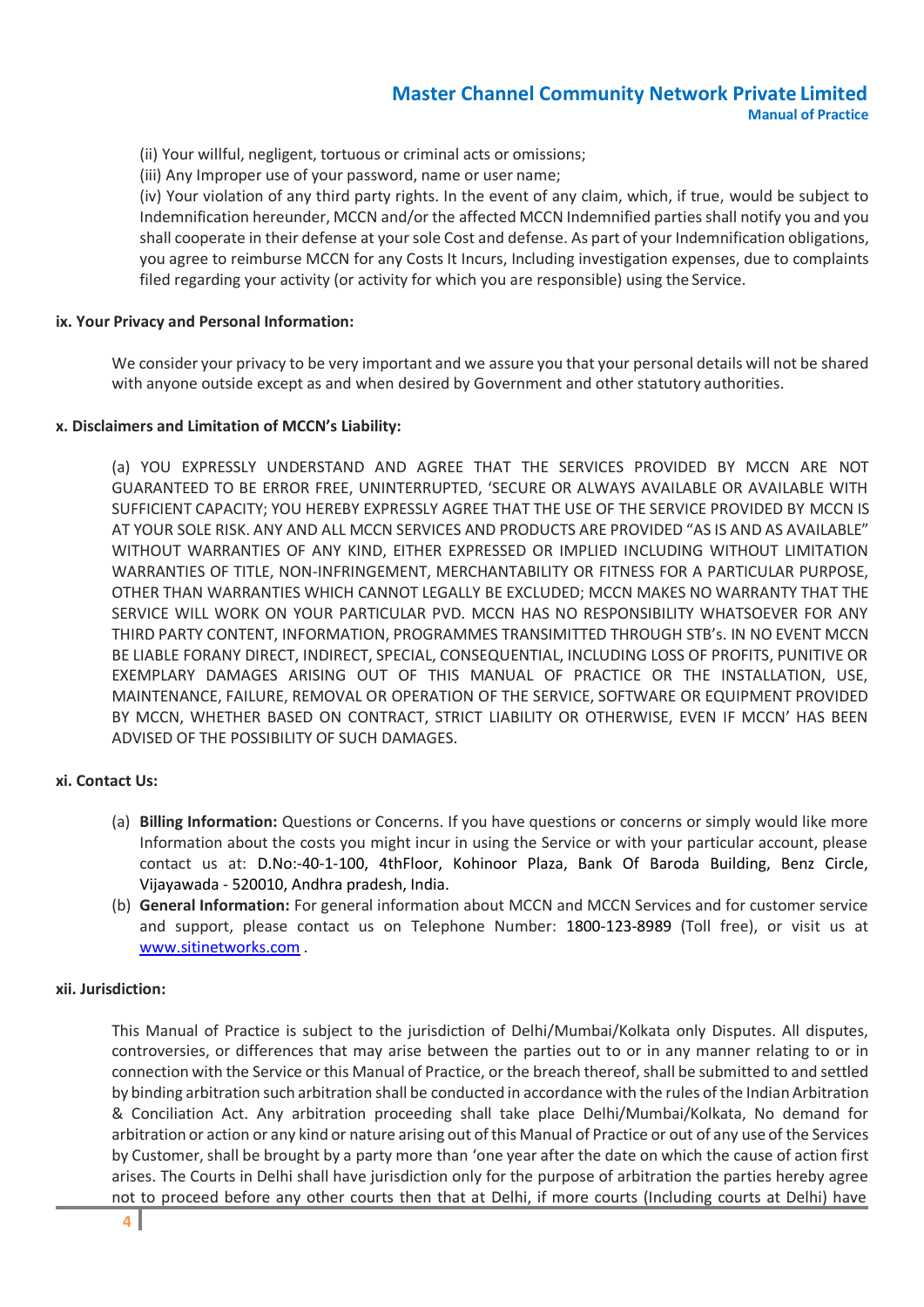jurisdiction over the dispute. You hereby agree that you will bring any such dispute singly and not in combination with claims of other individuals.

### **3 - CONTACT ADDRESS, E-MAIL, TELEPHONE NUMBER ANDFACSIMILE NUMBER OF THEAPPELLATEAUTHORITY AND TIME LIMITS FOR DISPOSAL OF APPEALS:**

If you have a complaint regarding any aspect of your service, we encourage you to first contact our Customer Service Department. Billing complaints not made within 30 (thirty) days of the billing in question may not be honored, if you are not satisfied with the manner in which your concern has been addressed after speaking with the Customer Service Department, please submit your complaint in writing to the Nodal Officer at the address listed below;

| <b>State</b> | Name of Nodal Officer | Contact       | Email         | <b>Communication Address</b>                 |
|--------------|-----------------------|---------------|---------------|----------------------------------------------|
|              |                       | <b>Number</b> |               |                                              |
| Andhra       | SUBRAMANYAM           | 9581666335    | mccncomplianc | #40-1-100, 4thFloor, Kohinoor Plaza, Bank Of |
| Pradesh      | M                     |               | e@gmail.com   | Baroda Building, Benz Circle, Vijayawada -   |
|              |                       |               |               | 520010, Andhrapradesh, India.                |

Nodal Officer willresolve the appeal within 10 days of receipt of the appeal. Nodal Officer is Available on all working days (Monday to Saturday) 10:00am to 6:00pm

On receipt of a complaint, the same will be recorded in our system and a unique docket number will be provided to the consumer. The complaints of consumer are resolved by our customer care executives. If the complaint requires further resources, we will forward it internally for required actions. The complaint will be solved in a defined Turnaround Time (TAT). The same will be informed to the customer via suitable media.

You can track status of the Service Request number via: **Telephone:** 1800-123-8989 (Toll free) **Mail:** [mccndigital@gmail.com](mailto:mccndigital@gmail.com) **Visit:** <http://sitinetworks.com/jointventure-MCCN.aspx> Post: D.No: 40-1-100, 4th Floor, Kohinoor Plaza, Bank of Baroda Building, Benz Circle, Vijayawada – 520010, Andhrapradesh, India.

The resolution of the Service Request will be communicated to you via telephone call at your registered contact number or by email. Closure of the Service Request will be communicated via suitable media, if any.

## **4- Details of provisions for consumer protection as specified in these regulations;**

(a) Disruption of broadcasting services related to television.

— In case signals of television channels to a subscriber are continuously disrupted for a period exceeding seventy two hours, we shall reduce the subscription charges of the subscriber by an amount equivalent to the proportionate distributor retail price and network capacity fee in respect of such channels for the entire period of such disruption:

Provided that the period of such disruption shall be calculated from the time the complaint is registered by the subscriber:

Provided further that nothing contained in this sub-regulation shall apply in case the disruption is caused due to natural calamities.

(b) Price protection for advance subscription payment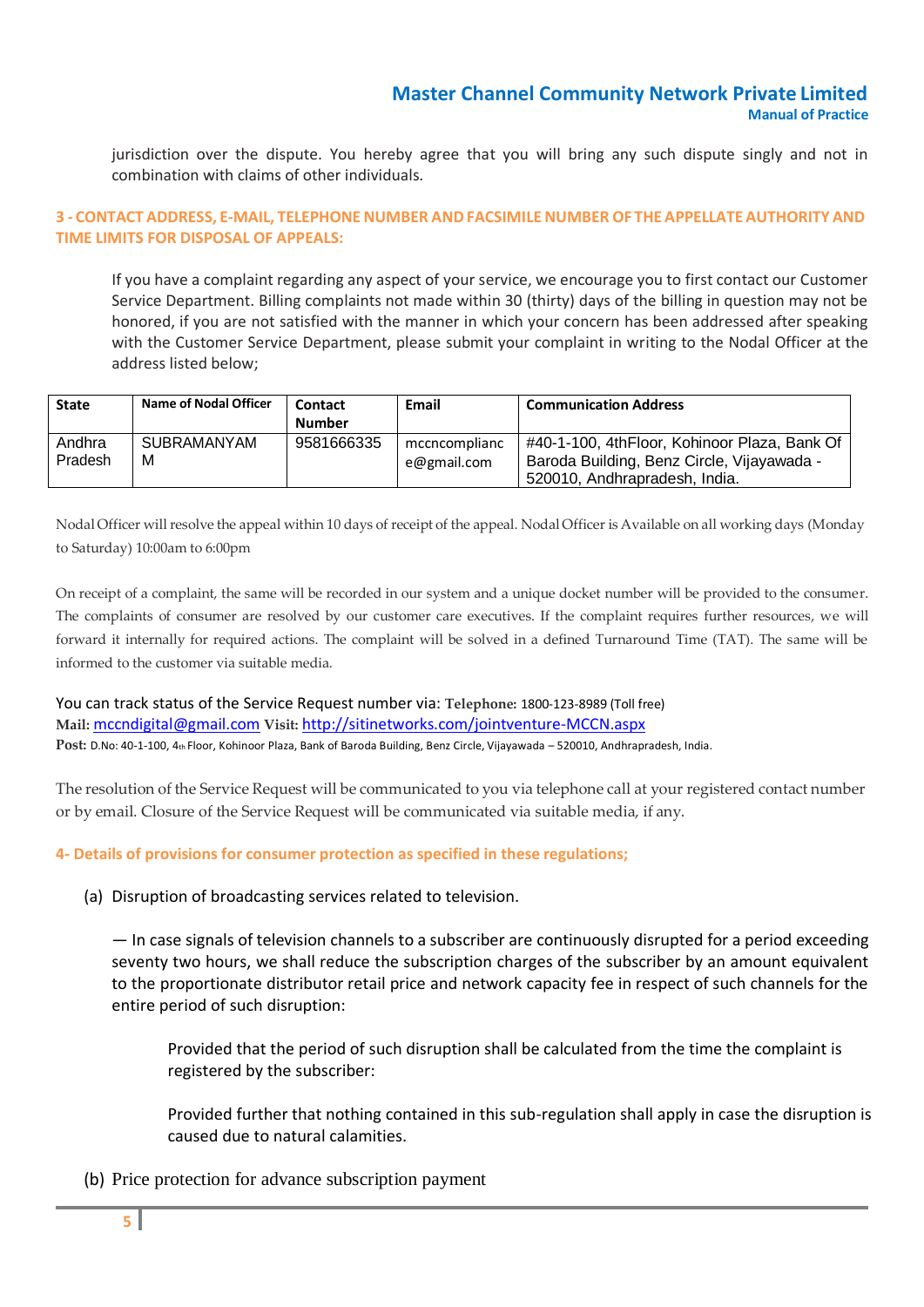—In case, the broadcasting services related to television have been availed by a subscriber with a lock-in period or the charges for subscription of broadcasting services related to television are paid in advance for a specific period by a subscriber in pursuance of any scheme offered by the distributor of television channels, the distributor shall continue to provide such services for such period to the subscriber without any increase in the price of subscription and without altering the other terms of subscription to the disadvantage of the subscriber.

(c) Temporary suspension of broadcasting services related to television on request from a subscriber.

— (1) Every distributor of television channels or its linked local cable operator, as the case may be, shall, upon receiving a request from a subscriber, temporarily suspend the broadcasting services related to television of such subscriber:

Provided that such request shall be made by such subscriber at least fifteen days prior to the date of such suspension:

Provided further that such temporary suspension shall be for a minimum period of one month and in the multiple thereof.

(2) The distributor of television channels or its linked local cable operator, as the case may be, shall not charge any amount, except the rental amount for customer premises equipment applicable if it is provided to the subscriber under rental scheme asreferred to in subregulation (8) of regulations 24, from the subscriber during the period of temporary suspension.

(3) In case broadcasting services related to television of a subscriber remain suspended continuously for a period exceeding three months, such subscriber shall not be counted as an active subscriber of the distributor of television channels and it shall be permissible for the distributor to deactivate such subscriber from subscriber management system.

(4) Every distributor of television channels or its linked local cable operator, as the case may be, shall, upon receiving a request from the subscriber, restore services within seventy two hours and may charge an amount-

(i) not exceeding rupees twenty five as restoration fee from the subscriber for restoration of services if such services have remained suspended continuously for a period not exceeding three months, or

(ii) not exceeding rupees hundred as re-activation fee from the subscriber for restoration of services if such services have remained suspended continuously for a period exceeding three months.

## (d) Disconnection of services

 $-$  (1) MCCN or its linked local cable operator, as the case may be, shall, upon request from the subscriber, disconnect the connection of broadcasting services related to television to such subscriber from the date indicated by the subscriber in his request and refund the deposits due to the subscriber, subject to fulfilment of the terms and conditions: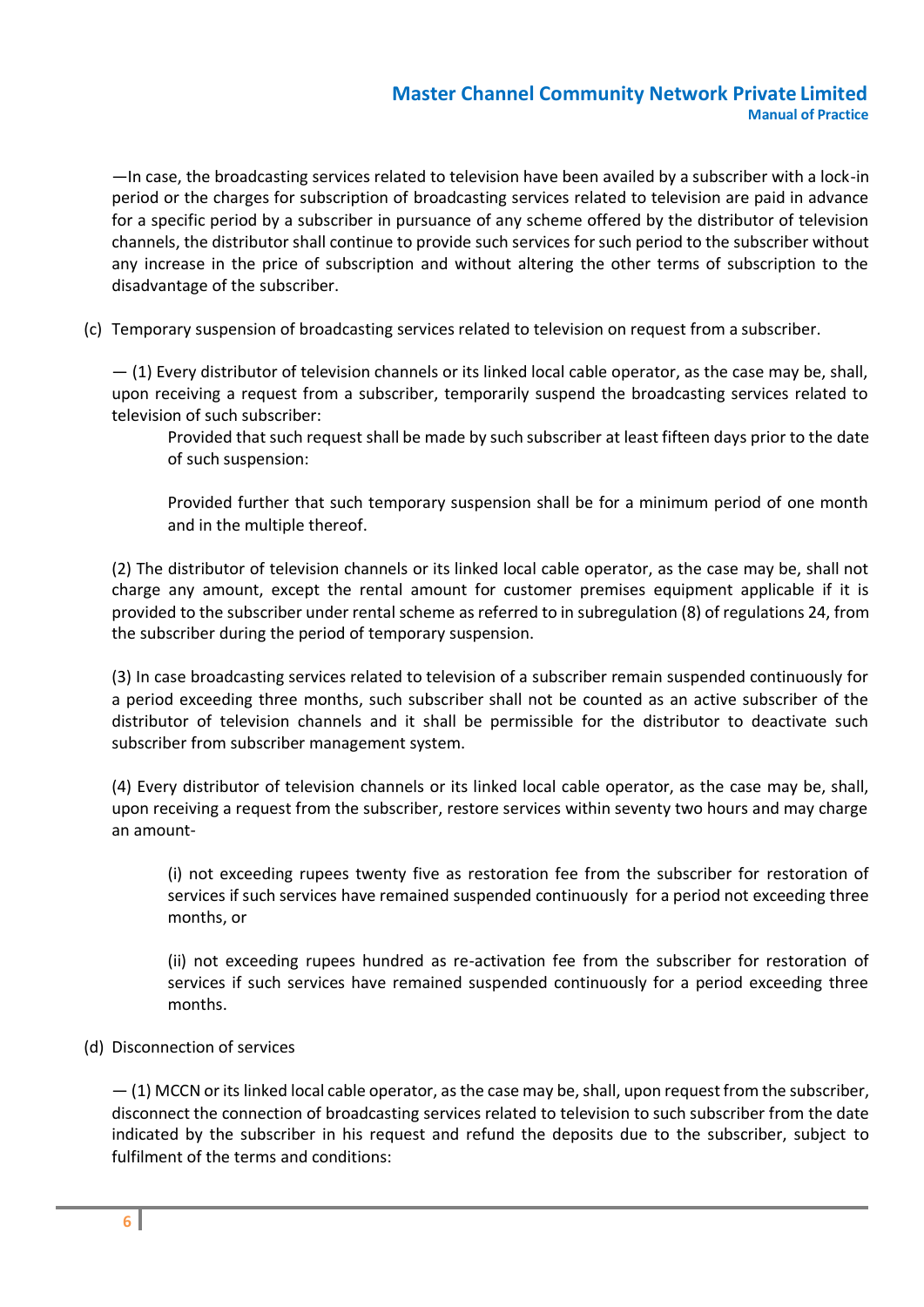Provided that the subscriber shall make such request for disconnection at least fifteen days prior to the requested date of disconnection.

(2) MCCN shall give prior notice of at least fifteen days to subscriber indicating the reasons for such disconnection by running scrolls on television screen and sending Short Message Service (SMS) to the registered mobile number of the subscriber.

(e ) Terms and condition for billing and payment ;

—(1) MCCN shall be offering our services on pre-paid model only.

(2) MCCN or its linked local cable operator, as the case may be, shall, in case of pre-paid payments,

acknowledge such payments to the subscriber and ensure that the subscriber management system is updated accordingly.

(3) The billing cycle for pre-paid payment option shall be thirty days from the date of activation of services.

(4) MCCN shall, on its website, maintain the records of billing and payment of subscribers, for preceding six months and provide log-in access to the subscribers to their accounts and such records of subscriber shall contain itemised usage details of, —

(a) network capacity fee, (b) rental charges for customer premises equipment, if any, (c) charges for pay channels and bouquets of pay channels subscribed by subscriber during the period of billing cycle, (d) taxes in conformity with applicable laws.

(5) MCCN shall temporarily suspend the services of a prepaid subscriber in case of non

availability of balance amount in his prepaid account:

Provided that in case the services of the subscriber remain suspended continuously for a period of three months, such subscriber shall be deactivated from subscriber management system:

Provided further that upon the recharge of balance amount in subscriber's account, MCCN may charge an amount not exceeding rupees hundred as re-activation fee from the subscriber for restoration of services if such services have remained suspended continuously for a period exceeding three months.

### **5- Procedure and benchmark for complaint redressal:**

MCCN has established a customer care Centre for addressing the service requests and complaints of its subscribers with following features;

- (a) Toll free "customer care number" 1800-123-8989
- (b) The services are accessible between 08:00 hrs and 22:00 hrs on all days of the week,
- (c) provide services in the regional language of the service area in addition to Hindi and English,